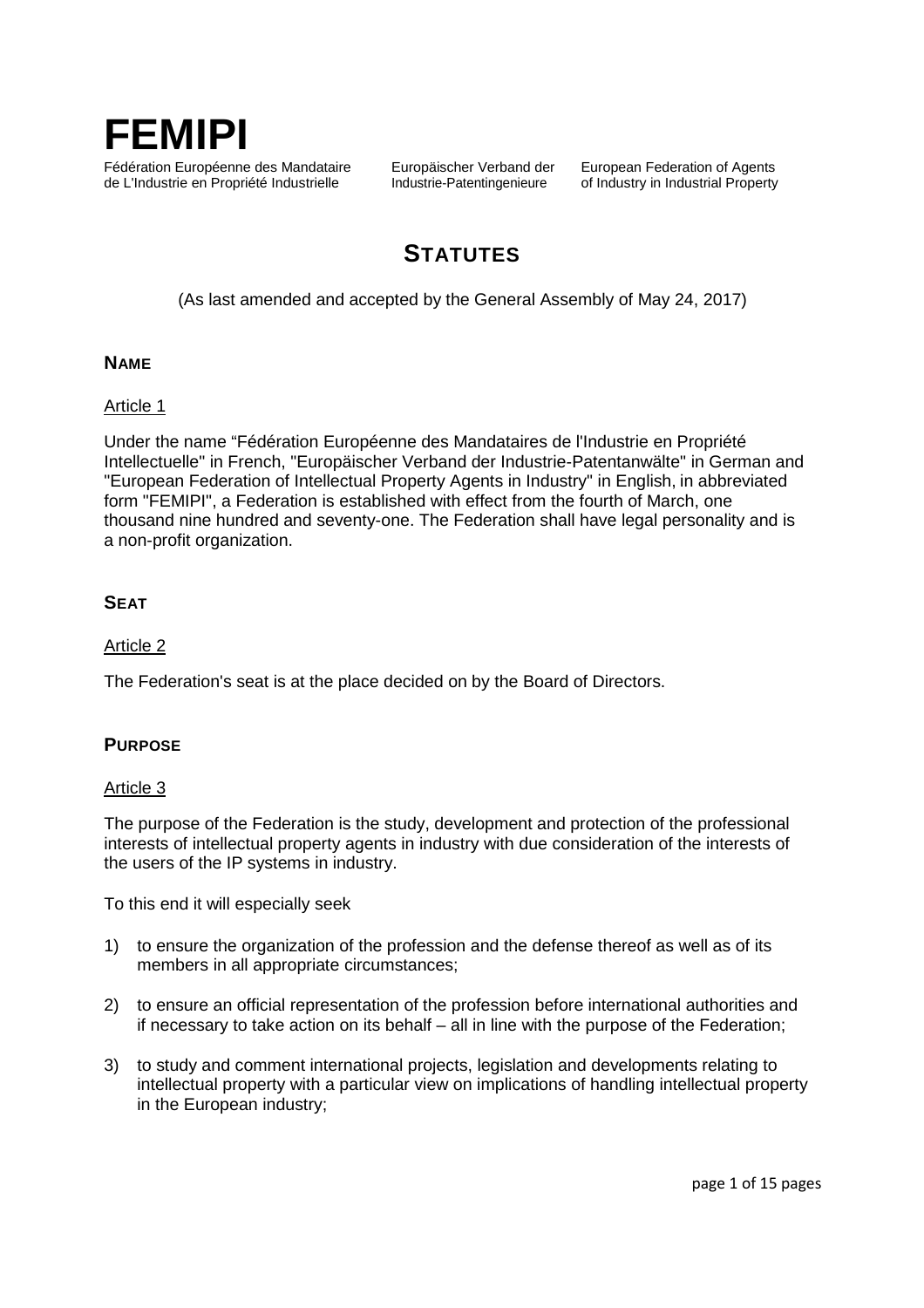- 4) to promote contacts between national European associations of intellectual property agents in industry;
- 5) to take the necessary steps to aid the professional education of intellectual property agents in industry;
- 6) to collect and distribute to its members information relating to the field of intellectual property.

With the exception of the before mentioned, the Federation eschews all activities of a political, religious or racial nature.

### **MEMBERSHIP**

#### Article 4

Any national organization within the territorial limits of Europe, whose primary objective is in line with that stipulated in Article 3, may become a member of the Federation (hereinafter referred to as "member organization").

#### Article 5

Any agent of industrial property in industry practicing within the territorial limits of Europe in a country in which there is no national organization similar to one of those stipulated in Article 4, may request affiliation to the Federation as an individual member.

#### Article 6

All requests for affiliation to the Federation must be sent in writing to the Secretary-Treasurer and submitted for decision to the Board of Directors. A request for affiliation as individual member must be accompanied by a curriculum vitae. If admission is refused, appeal may be made at the next General Assembly of the Federation by registered letter sent to the Secretary-Treasurer.

#### Article 7

At the request of a number of individual members of one country, the General Assembly may decide to recognize this group of individual members as a member organization, provided that said group elects or appoints a delegate empowered to deal with the Secretary-Treasurer as well as with the Administrative Office and that no such recognized member organization already exists.

#### Article 8

A Member of the Federation (whether member organization or individual member) wishing to terminate its membership must give three months' written notice to the Secretary-Treasurer of its intention to resign from the Federation. Resignation shall only become effective at the end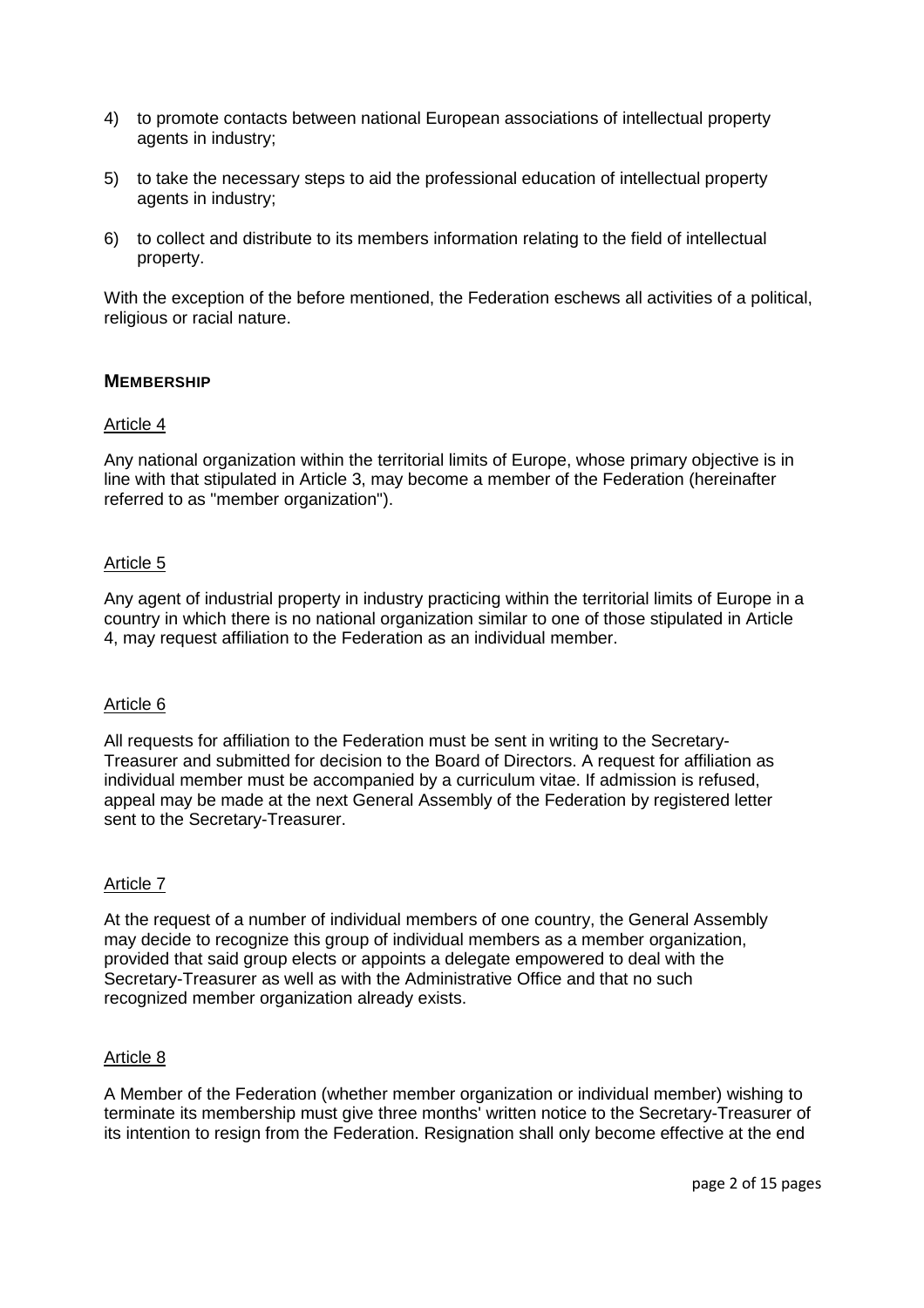of a calendar year.

#### Article 9

A member that has not paid the subscription fees fixed by the General Assembly according to Art. 34 for at least six months from the date of receipt of a reminder from the Secretary-Treasurer automatically forfeit its membership of the Federation.

#### Article 10

A member organization that ceases all activity. is dissolved or changes its objective in a way that is not in line with the purpose of the Federation also forfeits its membership.

Individual members who cease their professional activity or change it in a way that is not in line with the purpose of the Federation forfeit their membership, too.

#### Article 11

The exclusion of any member can be pronounced by the General Assembly by a majority of three quarters of the votes cast; this decision is conveyed to the member concerned by the Secretary-Treasurer by registered letter.

For a forfeiture of the membership according to Articles 9 and 10, a decision of the General Assembly is not necessary. The Secretary-Treasurer will confirm the forfeiture to the former member by registered letter.

#### Article 12

A member that has resigned or has forfeited its membership or has been excluded is not dispensed from discharging its obligations towards the Federation for the current calendar year. It also has no entitlement to the Federation's social funds and may not claim a refund of subscription fees which have been paid.

#### **ORGANIZATION**

#### Article 13

The bodies of the Federation are:

- 1) the Board of Directors;
- 2) the General Assembly;
- 3) the Auditors, the Secretary-Treasurer and the Administrative Office.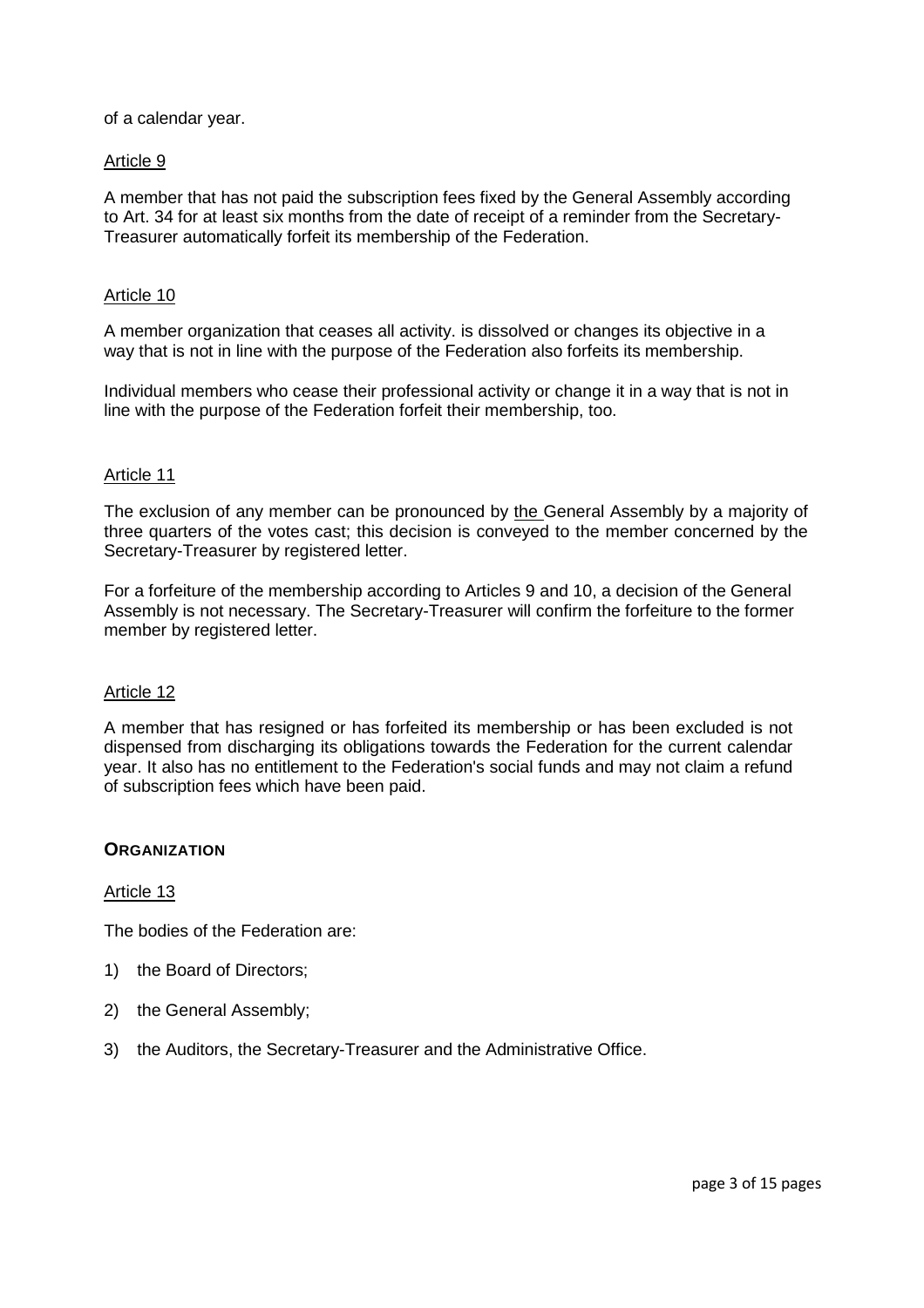## **BOARD OF DIRECTORS**

#### Article 14

The Board of Directors consists of five Directors and at most two Deputies; the General Assembly appoints from the Directors, a President and at least one Vice-President, who then become President and Vice-President(s), respectively, of the Federation. The Directors must belong to the member organizations and must have a leading role e.g. member of the board in such member organization. Individual members cannot be elected neither as Directors nor Deputies.

A Director of outstanding merit to the Federation can be elected as Honorary Director or Honorary President. Such election requires a three quarters majority of the votes at the General Assembly.

#### Article 15

Any Director who is absent may delegate, by letter, fax or e-mail to the President and/or the Secretary-Treasurer, one of the Directors or Deputies on the Board of Directors to represent him at the Board of Directors' meeting and to vote for him in his place; in such a case, he will be considered to have been present. However, no Board member may represent more than one Director.

#### Article 16

The members of the Board of Directors are elected for a term of two years; they may be reelected. If a Director resigns, is dismissed or dies, his mandate will be assumed ad interim by a delegate from the member organization of such Director until the next General Assembly at which a new Director will be elected.

#### Article 17

The functions of President, Vice-President, Director, Deputy, Secretary-Treasurer and Auditor are performed without remuneration. Only expenses incurred by the Secretariat of the Administrative office may be reimbursed against proof being furnished.

Extraordinary representation expenses may be granted to the President, the Vice-Presidents, the Directors, the Deputies or to the Secretary-Treasurer at the instance of the Board of Directors and upon approval by the General Assembly.

#### Article 18

The President, Vice-President(s) and any Director or Deputy can be dismissed from his post by a majority of the votes present at a General Assembly, if there are important reasons justifying the dismissal.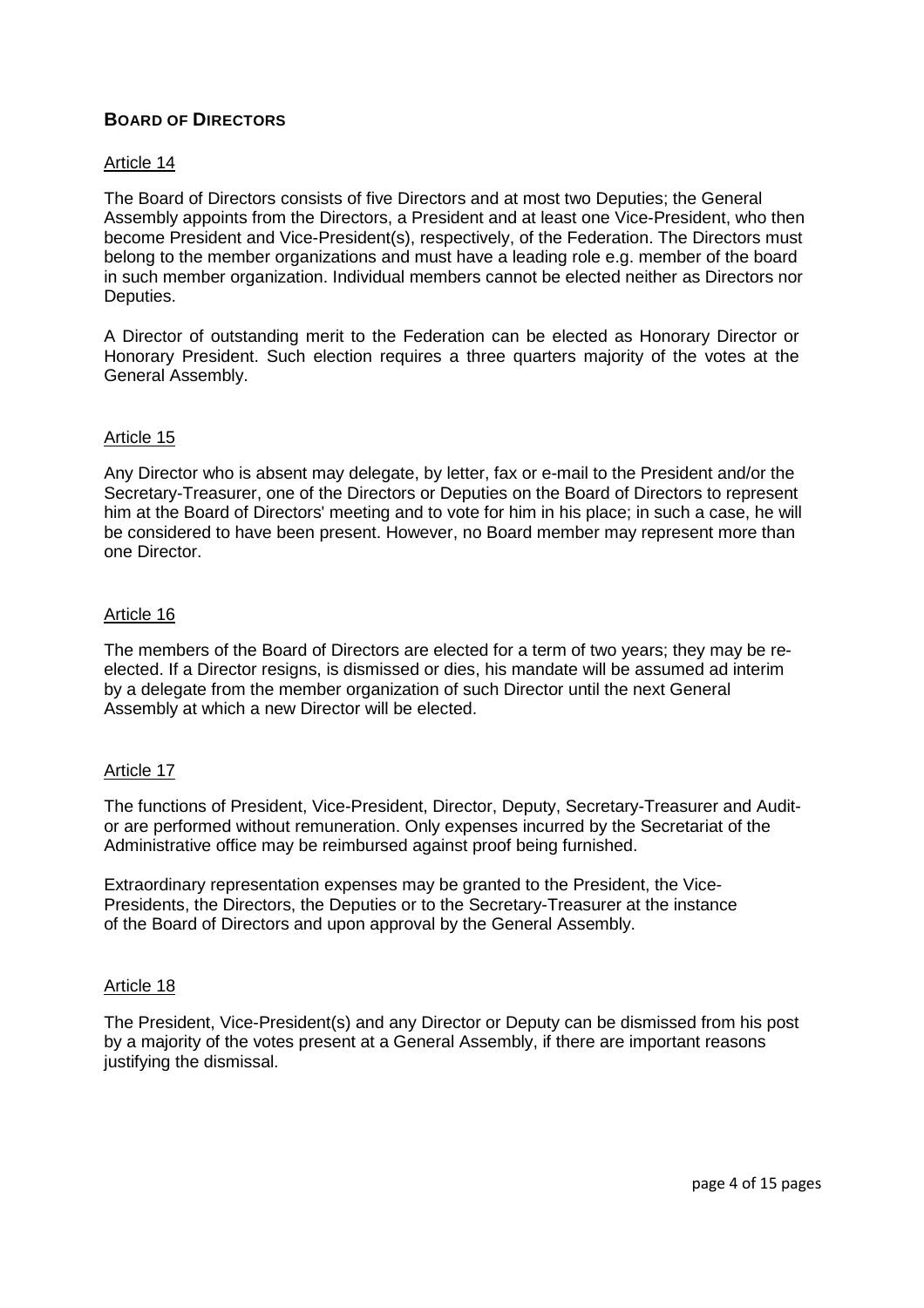#### Article 19

The Board of Directors is entitled to make decisions when more than half of the number of the Directors are present or represented. A Deputy has no right to vote, except when representing a Director. The Board decides by a simple majority; the Chairman has the casting vote if voting is even. A minute of the decisions made by the Board of Directors is to be drawn up and communicated to the members.

#### Article 20

Everything which is not specifically reserved to the General Assembly by the present statutes falls within the competence of the Board of Directors, especially:

- 1) Fixing the date, place and agenda for General Assemblies.
- 2) Drafting the report to be submitted to the General Assembly.
- 3) Drawing up the accounts and annual budgets to be approved by the General Assembly.
- 4) Appointment or dismissal of the Secretary-Treasurer.
- 5) Deciding the tasks of the Secretary-Treasurer and of the Administrative Office.
- 6) Carrying out the resolutions made by the General Assembly.
- 7) Dealing with routine business.
- 8) Managing the Federation's funds.
- 9) Affiliation of new members, subject to the right of appeal to the General Assembly in the case of non-admission.
- 10) Drafting position papers and commenting on legislation projects.
- 11) Keeping contact to other organizations in the field of industrial property and representing the Federation before international authorities.…

#### Article 21

The President, the Vice-President(s) of the Board of Directors and the Secretary-Treasurer at least two of them acting together represent the Federation in all circumstances. Apart from any special authorizations given by the Board of Directors, the Federation shall only be financially liable with respect to a third party by the signature of the President or of the Secretary-Treasurer if the amount in question does not exceed 500 EUROs and as long as the total expenses in one year do not amount to more than 30 % of the receipts. Amounts in excess of this sum require the authorization of the Board of Directors.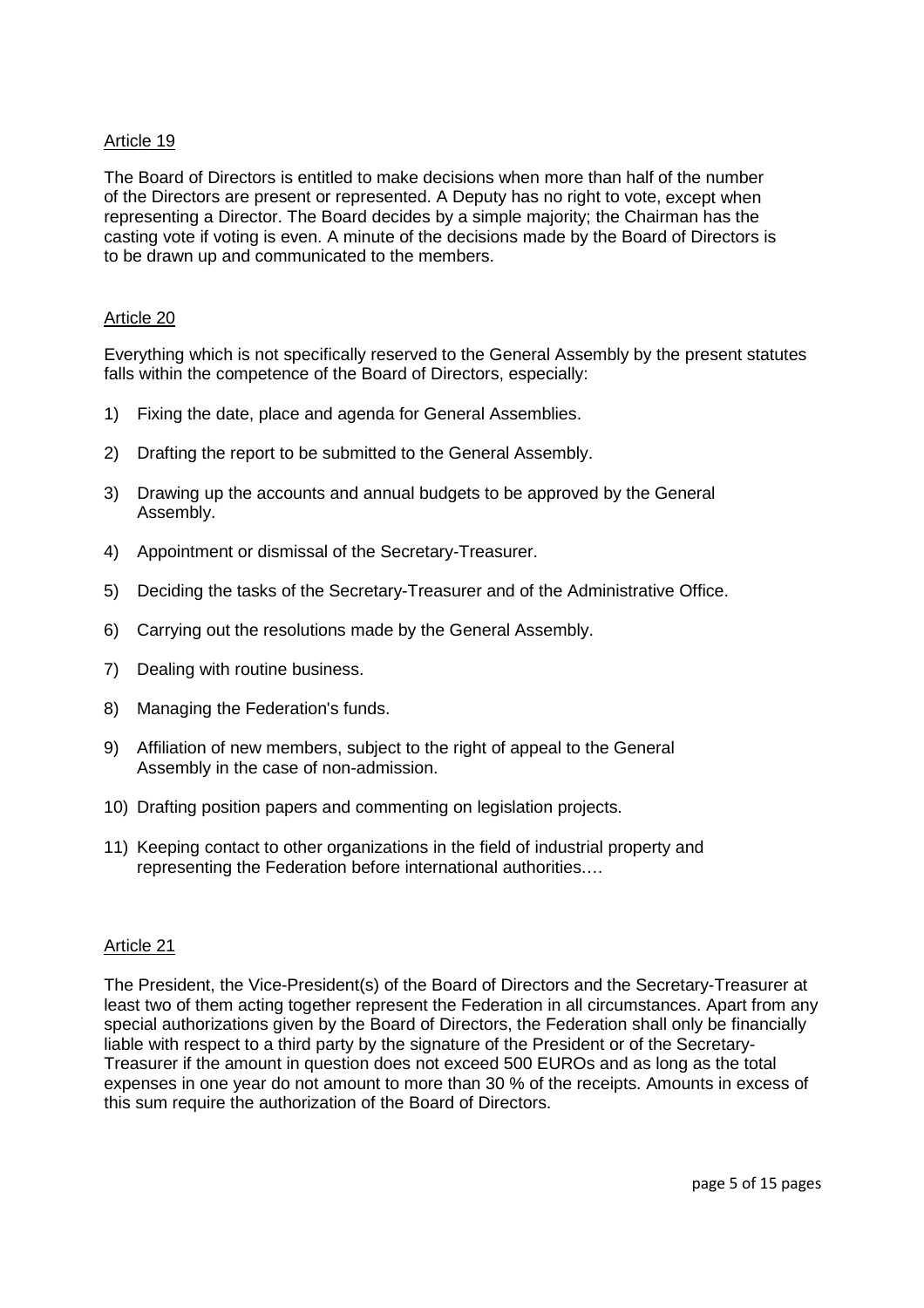#### Article 22

The President, or, if he is prevented, a Vice-President, convenes the meetings of the Board of Directors and of the General Assemblies. The President, a Vice-President or the most senior Director will act as Chairman of such meetings.

The meetings of the Board of Directors are held at places, on dates and at times fixed by it at least two times per calendar year. The meetings may be held by telephone or video conference, however, at least one meeting every two years has to be in person.

#### **GENERAL ASSEMBLIES**

#### Article 23

The ordinary General Assembly takes place every calendar year, as a rule in the second quarter of the calendar year. The meeting should be held each calendar year preferably in a different country; the decision on this matter is taken by the Board of Directors.

The General Assembly may be held by telephone or video conference.

#### Article 24

An Extraordinary General Assembly must be convened by the Board of Directors if at least three Directors or one fifth of the member organizations wish to have one. The meeting shall be held at the place decided by the Board of Directors.

#### Article 25

All official invitations to a General Assembly must be made in writing, stating the place, the day, and the time, six weeks in advance of the date of the meeting. The motions of members for the agenda must be submitted in writing to the Secretary-Treasurer at least four weeks before the elected date. The agenda shall be communicated to the members of the Federation two weeks in advance of the date of the meeting.

#### Article 26

A member organization may be represented at the General Assembly by not more than three delegates. Every member organization has only one right to vote at the General Assembly; the identity of the delegates empowered to vote must be communicated to the Secretary-Treasurer at the latest one week before the date of the meeting.

Delegates of the member organizations only have the right to vote if their organizations have paid the subscription fees for the previous calendar year to the Secretary- Treasurer.

An absent delegate may give written authorization to another member of the representation of a member organization to represent him at the meeting and to vote for him in his place; in such a case, he will be considered to have been present.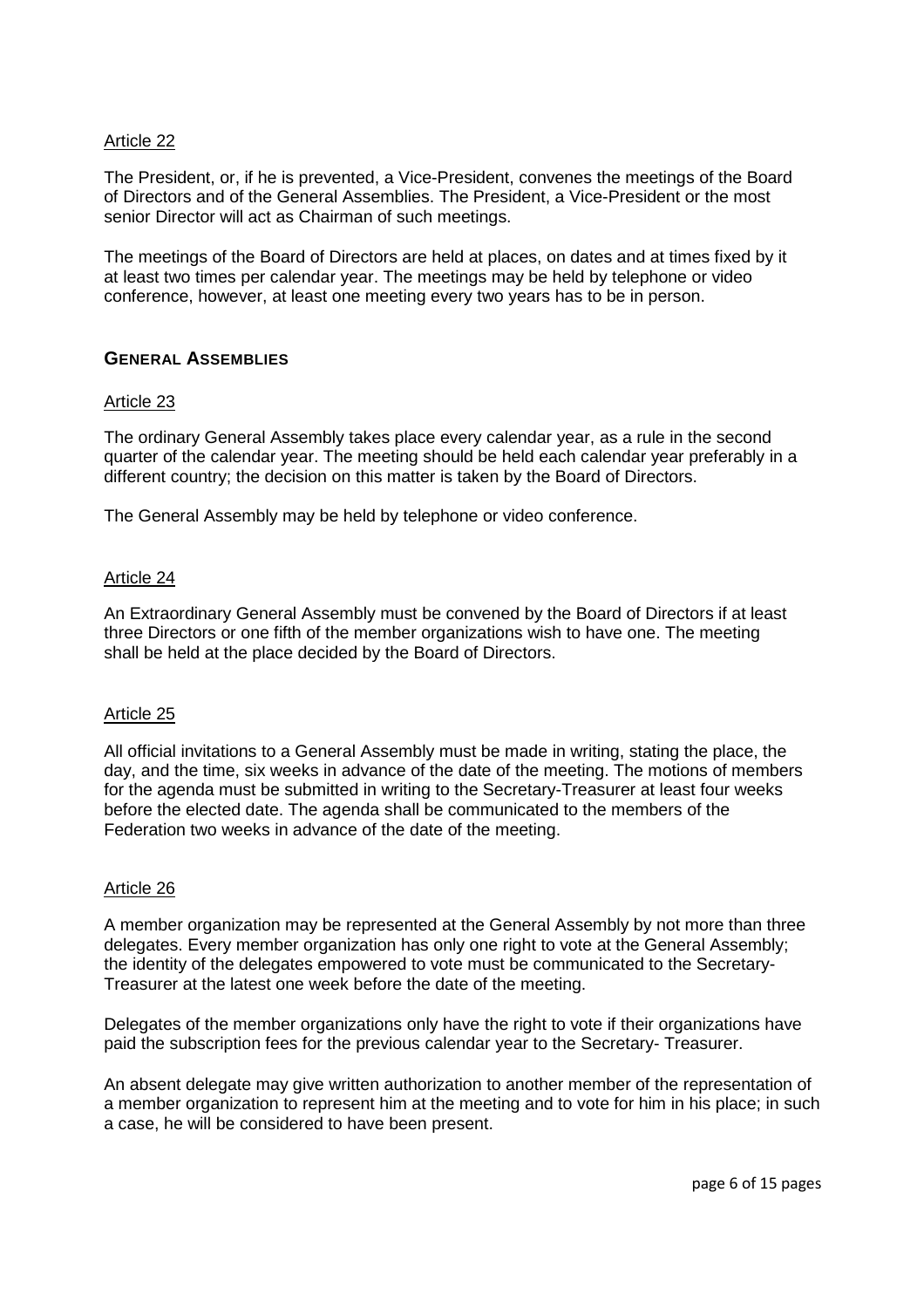The individual members have no right to vote.

Delegates to a General Assembly may be assisted by experts who do not have the right to vote.

## Article 27

The expenses of the delegates, individual members and experts are not reimbursed by the **Federation** 

#### Article 28

When a vote is taken, the General Assembly shall decide by a simple majority of the votes cast, unless the Statutes prescribe otherwise. If the voting is even, the Chairman shall have the casting vote. Voting shall only be secret if so requested by the majority of the delegates present at the meeting and having the right to vote.

#### Article 29

Any change in the statutes must appear on the agenda and can only be made if two third of the member organizations are present or represented at the meeting and if the change is approved by a majority of two third of the votes cast. If these conditions are not fulfilled, then a new meeting shall be convened and any change in the statutes will be approved if voting in favor is by a majority of two third of the votes cast, regardless of the number of delegates present.

#### Article 30

Minutes of the resolutions passed at the General Assembly shall be drawn up by the Secretary-Treasurer. They shall be signed by the Chairman of the Assembly and the Secretary-Treasurer.

#### Article 31

The General Assembly is responsible for:

- 1) The election and dismissal of members of the Board of Directors , the President and Vice-President of the Board of Directors as well as Honorary Directors and Presidents.
- 2) The adoption of the report of the Board of Directors on the previous year.
- 3) Approving the annual accounts of the previous calendar year and giving formal approval to the action of the Board of Directors and the Secretary-Treasurer.
- 4) Approving the budget and fixing the subscription fees for the current calendar year.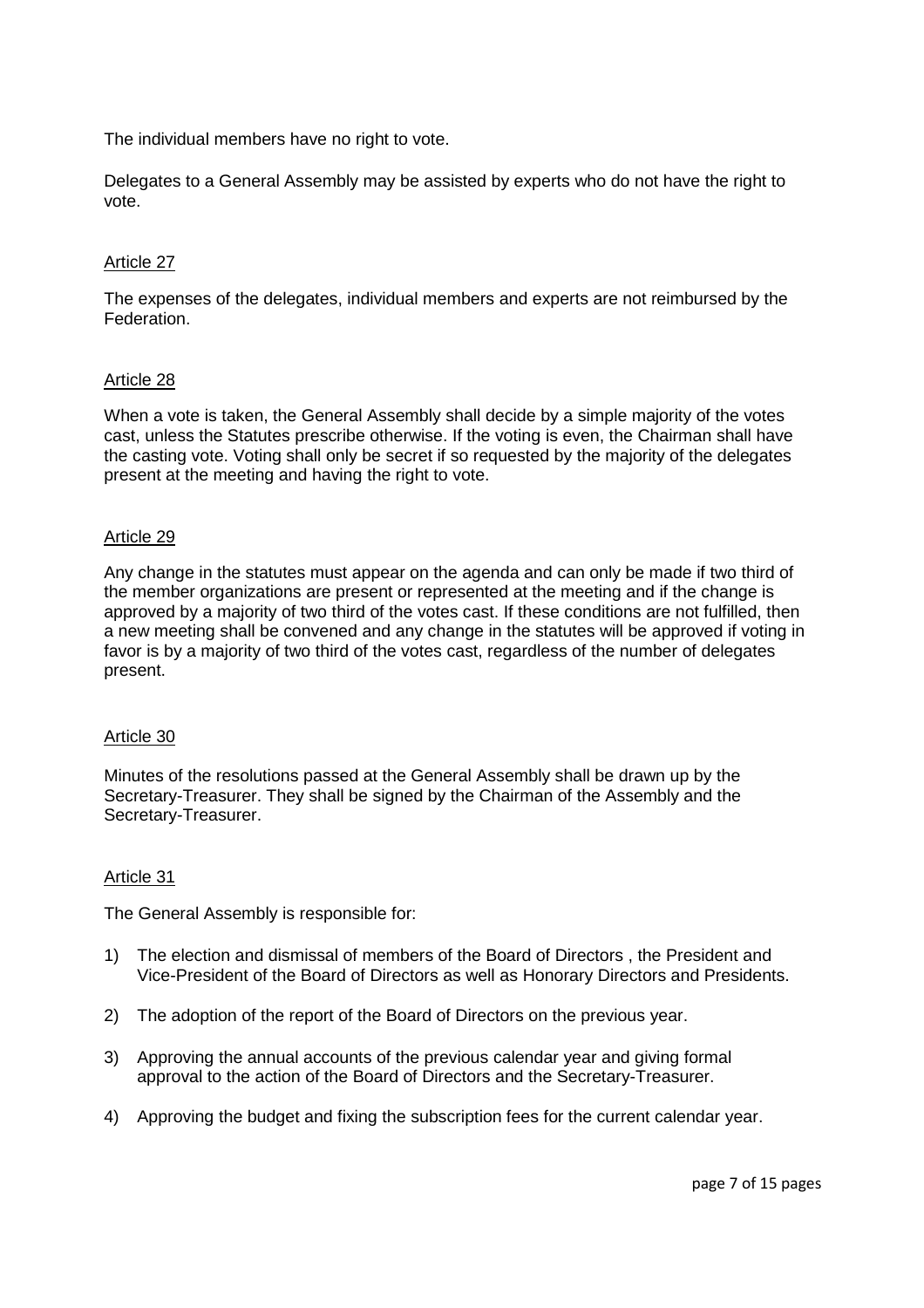- 5) The appointment of two auditors who shall audit, the annual accounts of the current calendar year and report to the General Assembly.
- 6) Any decision on appeals for non-admission of new members.
- 7) The exclusion of members.
- 8) Any change in the statutes.
- 9) Any decision on extra expenses to be allowed.
- 10) Any decision on dissolution.

## **SECRETARY-TREASURER**

#### Article 32

The Secretary-Treasurer shall be appointed by the Board of Directors. He shall belong to a member organization and will become an ex officio member of the Board of Directors even if such member organization is already represented by a Director or Deputy in the Board of Directors. He shall be responsible for dealing with routine business, the daily management of the Federation's funds, and with the tasks assigned to him by the Board of Directors. He shall also act as Secretary to the Board of Directors and the General Assemblies.

## **ADMINISTRATIVE OFFICE**

#### Article 33

The Administrative Office works under the general authority of the Board of Directors and the direct management of the Secretary-Treasurer.

This office is responsible for the internal administrative matters of the Federation. In particular, it ensures that the member organizations and also national groups recognized by the General Assembly and to a reasonable extent the individual members, are continuously kept informed on the activities of the Federation and its member organizations.

## **SUBSCRIPTION FEE**

#### Article 34

The amount of the subscription fees for the member organizations and for the individual members shall be decided by the ordinary General Assembly for the current calendar year; subscription fees are due on 1st October of each year without special notice being given. Subscription fees are also due for the current year at the time of affiliation.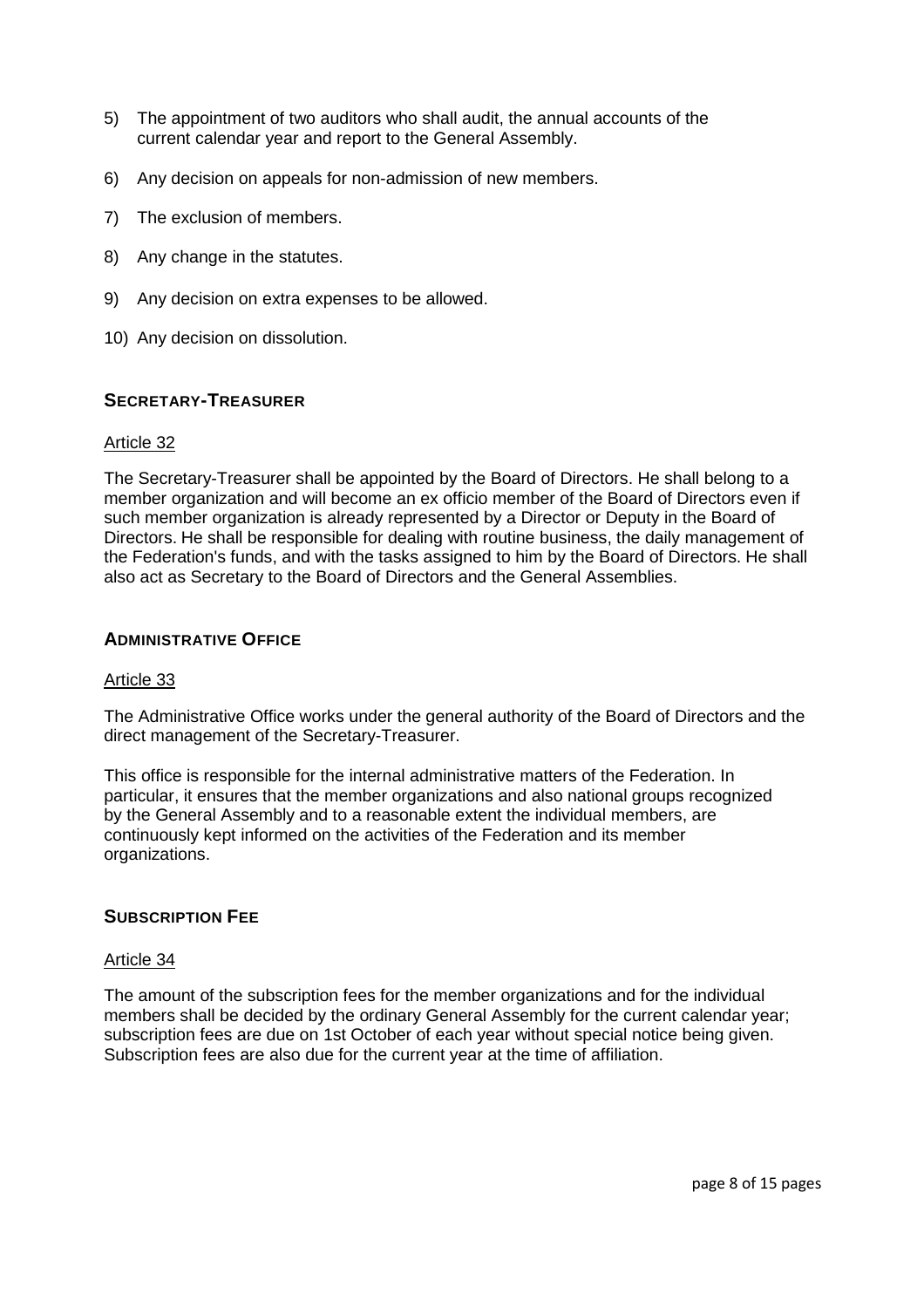## **FUNDS FOR EDUCATION AND INFORMATION**

#### Article 35

The financial responsibility of the members is limited to the amount of their subscription fees.

#### Article 36

The ordinary General Assembly shall approve the accounts which the Board of Directors presents to it; the accounts include receipts, expenses and a balance sheet. The two auditors appointed by the General Assembly are responsible for checking the accounts and record on them the result of their examination.

#### **WORKING GROUPS**

#### Article 37

The Board of Directors can establish working groups to study specific problems: each Member organization is entitled to appoint at least one delegate to each working group.

#### **DISSOLUTION**

#### Article 38

Dissolution of the Federation can only be decided by an Extraordinary General Assembly and must appear on the agenda for the meeting. Dissolution can furthermore only be decided if three quarters of the maximum number of delegates in accordance with Article 26 are present at the meeting and if approved by a majority of three quarters of the votes cast. If these conditions are not fulfilled, a new meeting must be convened and dissolution will become effective if voting in favor is by a majority of three quarters of the votes cast, regardless of the number of delegates present.

Furthermore, the meeting shall also decide on the final destination of the Federation's property and funds such as it exists at the time of the dissolution, distribution among the members being excluded. The property shall be transferred to other organizations having a similar purpose or to a charitable organization.

#### **LANGUAGES**

#### Article 39

The text of these statutes has been drawn up in the English language, this text being the only authentic one.

Executed on the fourth day of March, one thousand nine hundred and seventy-one, and revised on the twenty-first day of April, one thousand nine hundred and seventy-five as well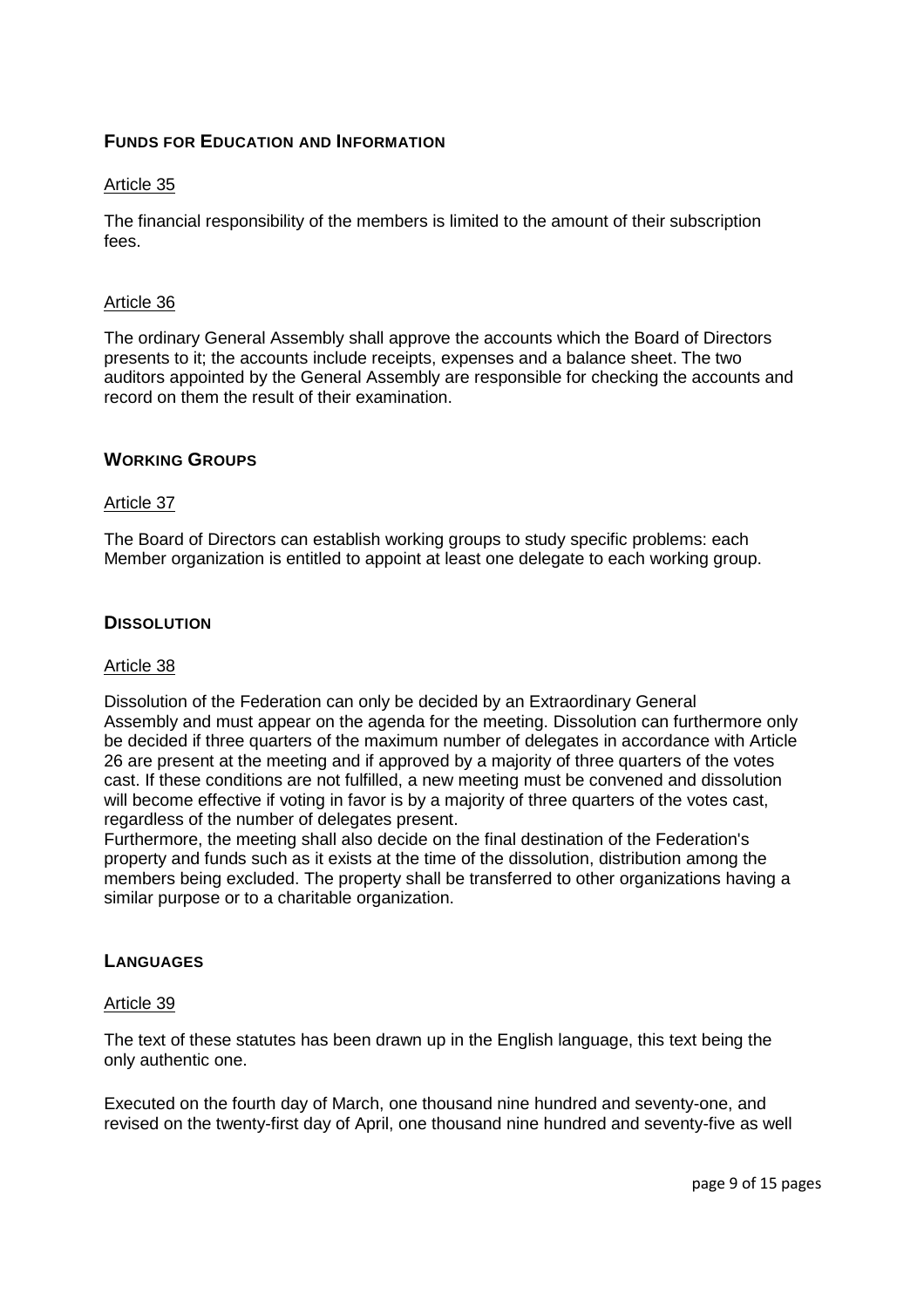as on the twenty-third day of June, one thousand nine hundred and seventy-six, on the fourth day of May, one thousand nine hundred and seventy-seven, on the twenty- first day of April, one thousand nine hundred and seventy-eight, on the ninth day of April, one thousand nine hundred and seventy-nine, on the twenty-fifth day of March, one thousand nine hundred and eighty-three and on the eighteenth day of May, two thousand and one, and on the twentyfourth of May, two thousand and seventeen.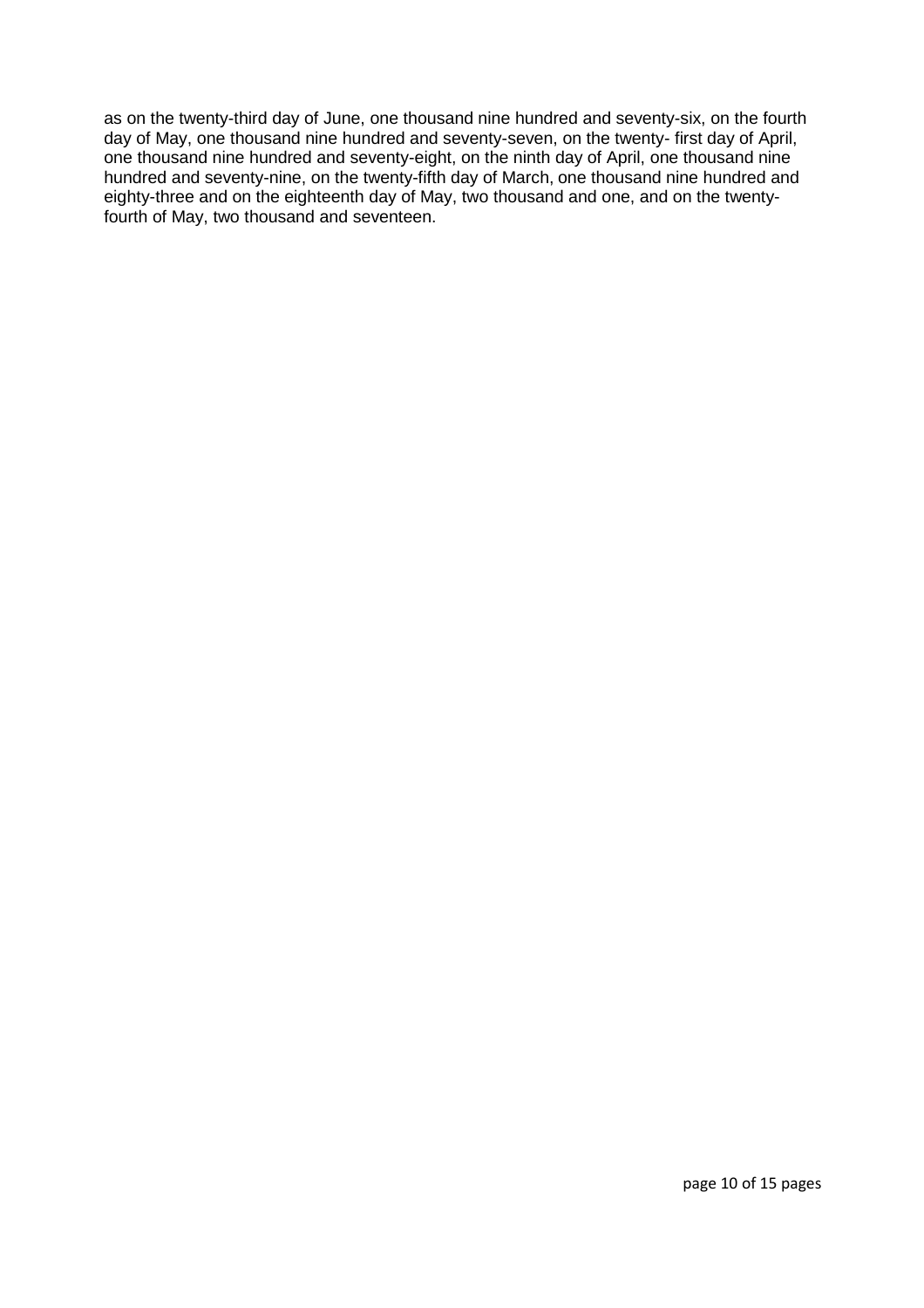

## **Implementing Regulations under the FEMIPI Statutes**

## **Rule 1**

## Abbreviated Expressions

- a) In the Statutes and in these Regulations the word "Federation" means FEMIPI;
- b) In the Statutes and in these Regulations the word "Statutes" means the FEMIPI Statutes and the word "Article" refers to an Article of the FEMIPI Statutes.

## **Rule 2**

#### Interpretation of Certain Words

For the purposes of the FEMIPI Statutes and of these Regulations, and unless expressly stated otherwise:

- (i) "member" means a member organization or an individual member.
- (ii) "member organization" means a national organization within the territorial limits of Europe having a primary object that corresponds to Article 3 of the Statutes or a number of individual members of one country recognized by the General Assembly, provided no national organization having a primary object that corresponds to Article 3 of the Statutes exists in that country.
- (iii) "individual member" means an agent of industrial property in industry practicing within the territorial limits of Europe in a country where no national organization having a primary object that corresponds to Article 3 of the Statutes exists.
- (iv) "Director" means a fellow of a member organization elected by the General Assembly to the FEMIPI Board for a term of office.
- (v) "Deputy Director" means a fellow of a member organization elected by the General Assembly to the FEMIPI Board for a term of office.
- (vi) "Honorary Director" means a former Director elected by the General Assembly.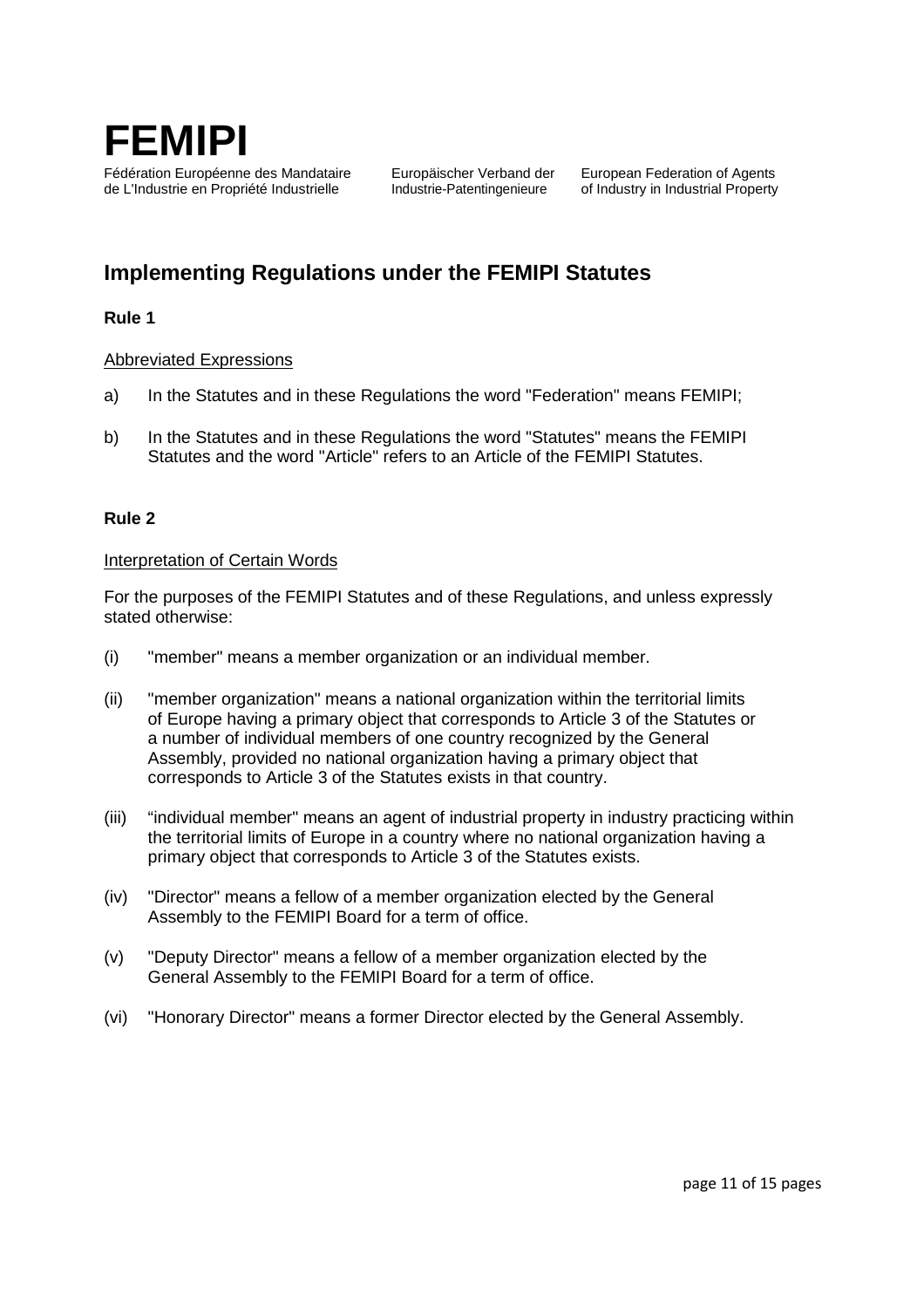- (vii) "President" means a Director elected by the Directors to act as the President of FEMIPI.
- (viii) "Vice-President" means a Director elected by the Directors to act as a Vice-President of FEMIPI.
- (ix) "Honorary President" means a former President elected by the General Assembly.
- (x) "Secretary-Treasurer" means a fellow of a member organization elected by the Directors.
- (xi) "Auditor" means a person, e.g. a fellow of a member organization or an individual member, elected by the General Assembly for a term of office to audit the FEMIPI accounts.
- (xii) "Administrative Office" means the Office for the internal administrative matters of FEMIPI.
- (xiii) "Manager Administrative Office" means a Director or Deputy Director elected by the Directors to manage the Administrative Office.
- (xiv) "Working Group" means a group composed of fellows of various member organizations (or individual members) delegated by their member organization for the purpose of studying specific problems.
- (xv) "Board member responsible" (''Bmr'') means a Director or Deputy Director elected by the Directors to take charge of a Working Group.
- (xvi) "Chairman" means the President or a Vice-President if the President is not available, or a Director most senior in age if the President and the Vice-President are not available, presiding over a meeting.
- (xvii) "Delegate" means a fellow of a member organization appointed by his member organization for voting purposes at the General Assembly.
- (xviii) "Expert" means an assistant to a Delegate.
- (xix) "Receipts" in Article 21 means receipts of the previous year.
- (xx) "Convenes" in Article 22 means "invites".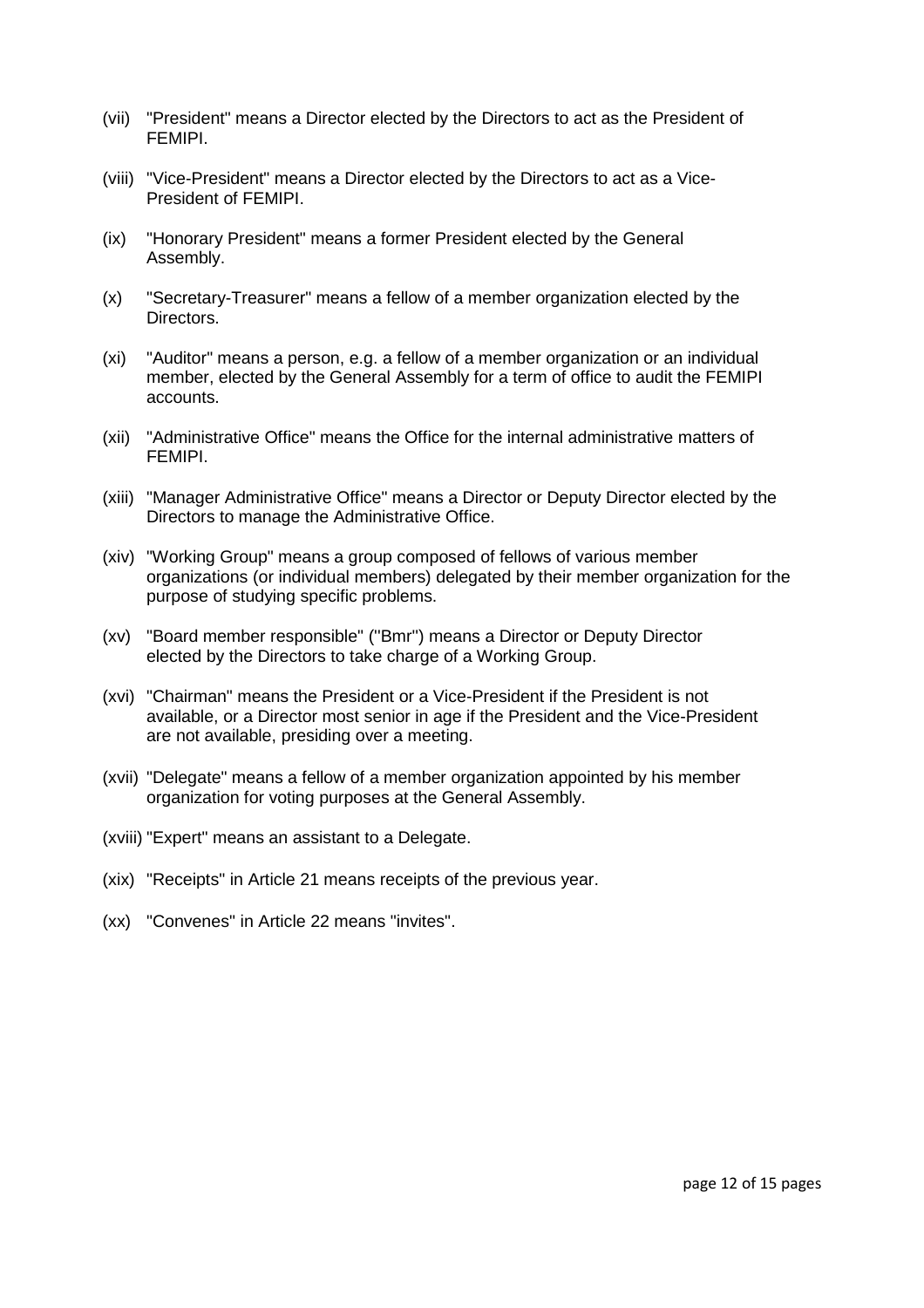## **Rule 3**

#### Board of Directors

- (1) Subject to the provisions of Article 18, the term of office of a Director or a Deputy Director runs from the election in the General Assembly to the election of the ordinary General Assembly after the next one as set forth in Article 23.
- (2) Director(s) or Deputy Director(s) not re-elected will remain in office if the requirements of the first part of sentence 1 of Article 14 are not met.
- (3) If a Deputy Director takes over the mandate of a Director, all the rights and duties of the Director are automatically assigned to the Deputy Director, with the exception of the automatic succession as President or Vice President.
- (4) Article 16 does not apply to Honorary President(s) or Honorary Director(s)

### **Rule 4**

#### President and Vice-Presidents

- (1) An Honorary President, an Honorary Director or a Deputy Director cannot be elected as President or Vice-President.
- (2) The President and Vice-President(s) are elected for a term of two years (cf. Rule 3(1)). Re-election is possible.

#### **Rule 5**

#### Board Meetings

- (1) "Absent" in Article 15 means not present at the Board meetings.
- (2) Votes can only be delegated to the President, the Vice-President(s), the Directors and the Deputy Directors.
- (3) Honorary President(s) and Honorary Director(s) cannot vote.
- (4) The Board of Directors is entitled to pass decisions if more than half of the Directors elected for a term of office are present or represented (the number does not take into account Deputy Directors).
- (5) If decided in a Board Meeting, decisions can also be made in writing after the Board Meeting.
- (6) The minutes of Board Meetings shall be sent to Directors and Deputy Directors and only on special request to Honorary Presidents and Honorary Directors.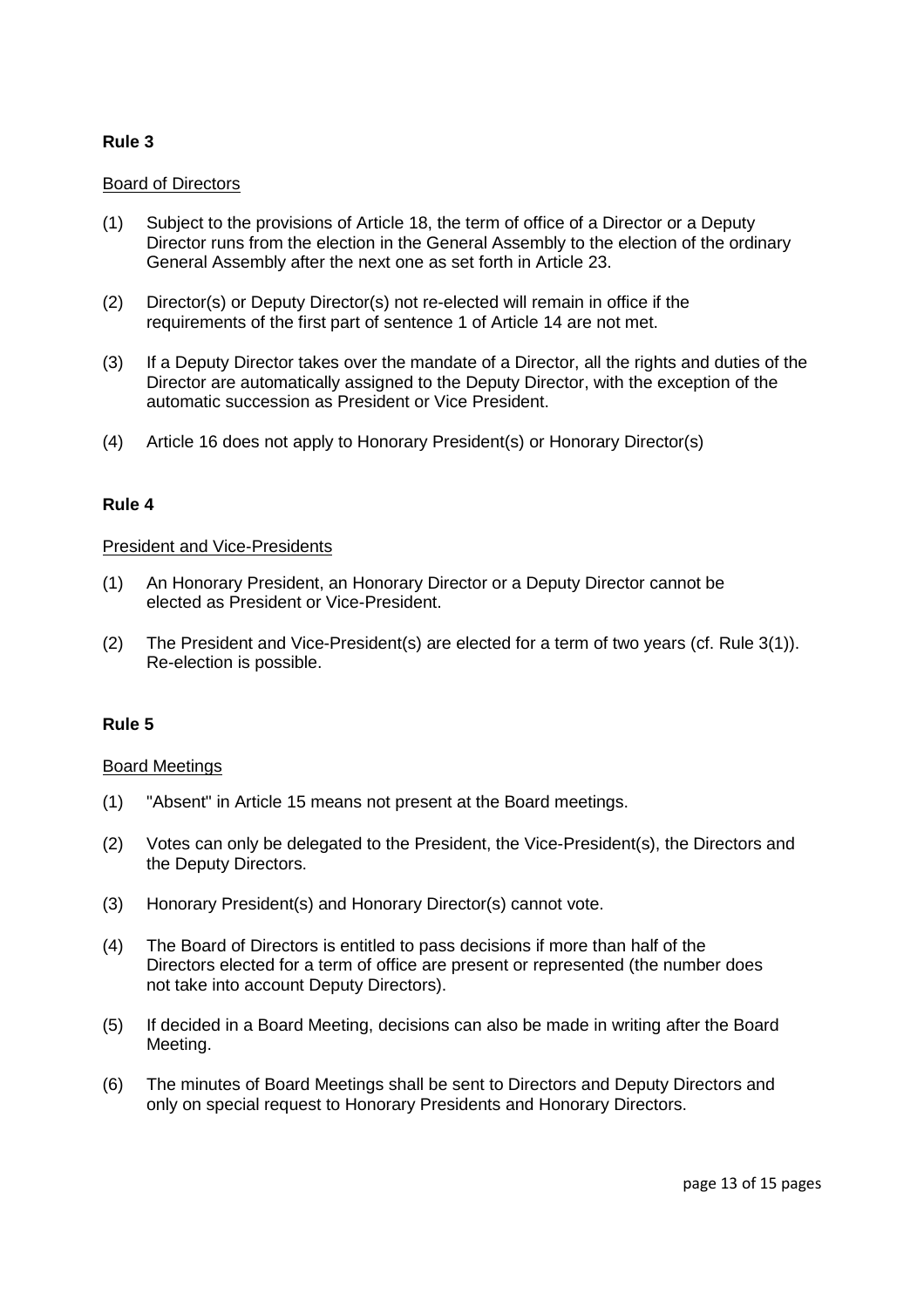## **Rule 6**

#### General Assemblies

The minutes of the General Assembly shall be communicated to the member organizations and individual members.

## **Rule 7**

### **Voting**

Only ayes and noes are votes / votes cast. Abstentions are not considered as votes / votes cast.

As last amended and accepted by the General Assembly of 26th April 2002 in Brussels.